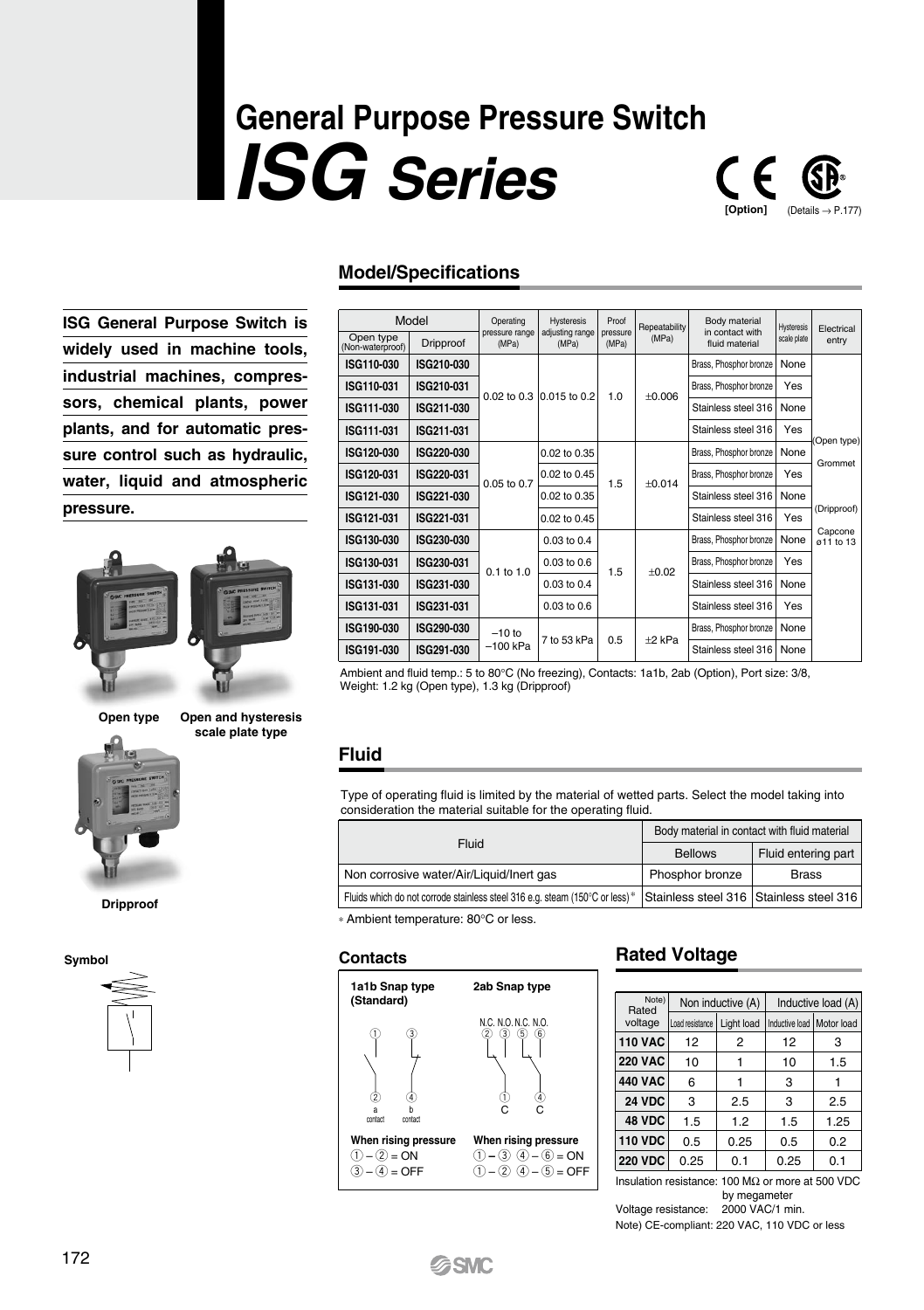## **General Purpose Pressure Switch** *ISG Series*

### **Construction**



Note 2) Not available for CE-compliant products. CE-compliant products conform to 220 VAC or less, 110 VDC or less.

### **Operating Environment**

- **Caution**
- **1.** Bellows assembly is available for maintenance. When replacing other parts, please contact SMC, since it cannot be repaired by user. Order Bellows assembly with the part number as follows:

**Other**

Bellows assembly for ISGOOD-OOD (No other part numbers exist.)

Ex.) Bellows assembly for ISG 110-030

**1.** Never use in an environment, where flammable fluids or gases are used. Since this product is not explosion-proof and may trigger an explosive disaster

**SSMC** 

**Wiring Mounting/Piping 1.** Mounting is possible in either horizontal or **1.** Do not have the internal wiring attached to the connection lever for switch operation. It may **1.** The grommet size of open type switch is ø17. It is possible to connect the electric piping **ZSE80 ISE80 ISA3**

**ZSE30 ISE30**

**ZSE40 ISE40 ZSE10 ISE10 ISE70**

**PS**

**ZSE20 ISE20**

**1.** In the case of using switch in any liquid, install a water hammer or surge reducer to prevent the damage to switch caused by surges or

### **Pressure Setting**

- **1.** Set the pressure by adjusting the setting pressure adjusting bolt to the right to increase and to the left to decrease.
- **2.** Adjust the hysteresis with hysteresis adjusting bolt. In case of switch with scale plate, adjust the hysteresis with a flat head screwdriver tightening the adjusting bolt in the thread cap. Turn to the right to increase and to the left to
- **3.** Hysteresis must be within the specified range in this catalog, operation may be unstable when activated out of the specified range.
- **4.** Scale plate is only for reference. Use the gauge to get the correct pressure value.
- **5.** Set pressure scale at the value of the pressure increase.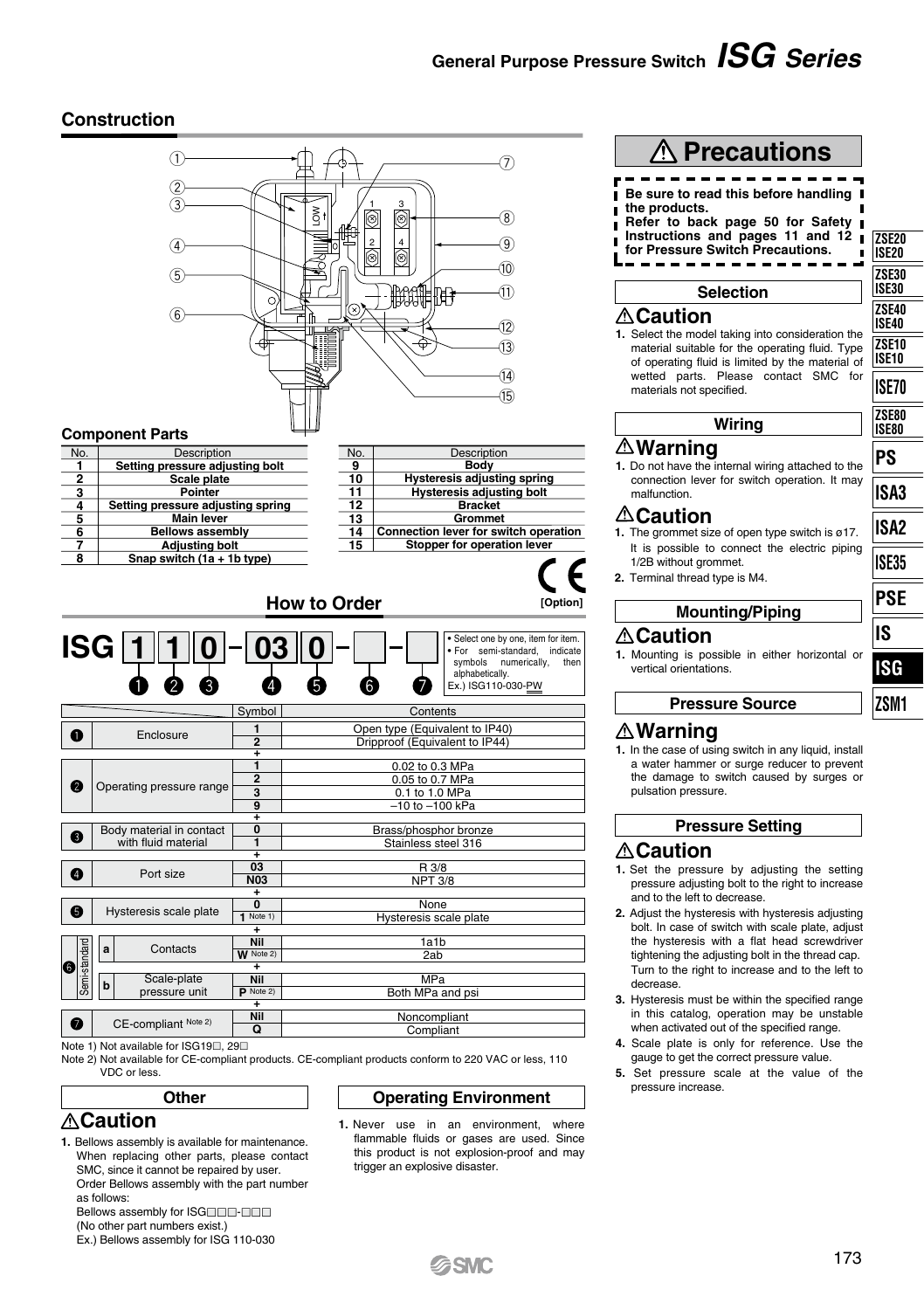### **Dimensions**

### **Open type**

**ISG110 to 191-030 (Without hysteresis scale plate) ISG110 to 131-031 (With hysteresis scale plate)**



| <b>Dimensions</b>     |     |    | (mm) |
|-----------------------|-----|----|------|
| Part no.              | A   | в  | С    |
| ISG110-030(-W)        | 172 | 54 | 19   |
| ISG1□0 to 1□0-030(-W) | 169 | 51 | 19   |
| ISG1□1 to 1□1-030(-W) | 177 | 59 | 23   |



| <b>Dimensions</b><br>(mm) |     |     |    |  |
|---------------------------|-----|-----|----|--|
| Part no.                  | (A) | (B) |    |  |
| ISG110 to 130-031(-W) 172 |     | 54  | 19 |  |
| ISG111 to 131-031(-W) 177 |     | 59  | 23 |  |

### **Dripproof type**

**ISG210 to 291-030 (Without hysteresis scale plate) ISG210 to 231-031 (With hysteresis scale plate)**



### **Dimensions** Part no. (mm) **ISG20 to 20-030(-W) ISG21 to 21-030(-W)** 178 **A** 173 **B** 55 60 **C** 19 23



| <b>Dimensions</b><br>(mm) |     |     |    |  |
|---------------------------|-----|-----|----|--|
| Part no.                  | (A) | (B) |    |  |
| ISG210 to 230-031(-W) 173 |     | 55  | 19 |  |
| ISG211 to 231-031(-W) 178 |     | 60  | 23 |  |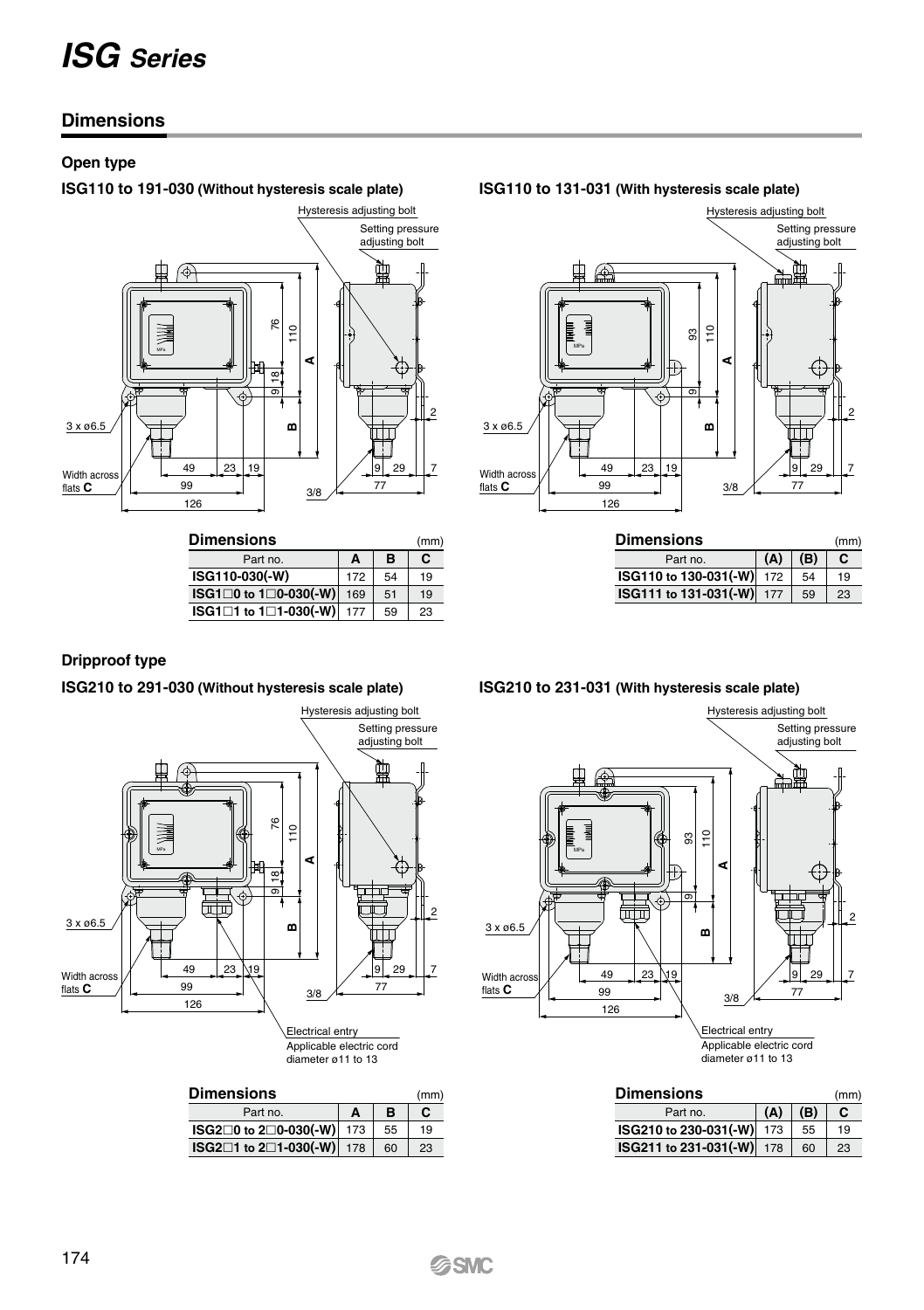## **Related Products: Pressure Switch with Indicator Light**

**Easy operation by indicating the operating status with a light.**



### 0.1 to 1.0 MPa 0.03 to 0.4 MPa 1.5 MPa ±0.02 MPa 1ab (Light 1b) 3/8 –5 to 80°C (No freezing) Open type (Equivalent to IP40) Grommet 1.3 kg **Operating pressure range Hysteresis adjusting range Proof pressure Repeatability Contacts Port size Ambient and fluid temperature Enclosure Electrical entry Weight**

### **Fluid**

**Specifications**

Type of operating fluid is limited by the material of wetted parts. Select the model taking into consideration the material suitable for the operating fluid.

| Fluid                                           | Body material in contact with fluid material |                     |  |
|-------------------------------------------------|----------------------------------------------|---------------------|--|
|                                                 | <b>Bellows</b>                               | Fluid entering part |  |
| Non-corrosive water/Air/Liquid/Inert gas        | Photophor bronze                             | <b>Brass</b>        |  |
| Fluids which do not corrode stainless steel 316 | Stainless steel 316                          | Stainless steel 316 |  |

### **Snap Switch Rated Voltage**

|                | Non inductive (A) |            | Inductive load (A) | IIS        |      |
|----------------|-------------------|------------|--------------------|------------|------|
| Rated voltage  | Load resistance   | Light load | Inductive load     | Motor load | ISG  |
| <b>110 VAC</b> | 12                |            | 12                 |            |      |
| <b>220 VAC</b> | 10                |            | 10                 | 1.5        | ZSM1 |
| <b>440 VAC</b> | 6                 |            |                    |            |      |
| <b>24 VDC</b>  | 3                 | 2.5        |                    | 2.5        |      |
| 48 VDC         | 1.5               | 1.2        | 1.5                | 1.25       |      |
| <b>110 VDC</b> | 0.5               | 0.25       | 0.5                | 0.2        |      |
| <b>220 VDC</b> | 0.25              | 0.1        | 0.25               | 0.1        |      |

Insulation resistance: 100 MΩ or more at 500 VDC by megameter Voltage resistance: 2000 VAC/1 min.



|             |   |                                 | Symbol         | Contents              |
|-------------|---|---------------------------------|----------------|-----------------------|
| Ω           |   | Body material in contact        | Nil            | Brass/phosphor bronze |
|             |   | with fluid material             | 1              | Stainless steel 316   |
|             |   |                                 | ÷              |                       |
|             | 0 | Port size                       | 03             | R 3/8                 |
|             |   |                                 | <b>N03</b>     | <b>NPT 3/8</b>        |
|             |   |                                 | ٠              |                       |
|             |   | Indicator light<br>power supply | L1             | <b>110 VAC</b>        |
|             | ❸ |                                 | L2             | <b>220 VAC</b>        |
|             |   |                                 | L <sub>9</sub> | 24 VDC                |
| ÷           |   |                                 |                |                       |
|             |   | Scale-plate                     | Nil            | <b>MPa</b>            |
| Option<br>Ø |   | pressure unit                   | $P$ Note 1)    | Both MPa and psi      |

2

ø

2

Note 1) Not available for hysteresis scale plate type.

### **Contacts**



### **Spare Parts**

"Bellows assembly" and "Light/Top cover assembly" are available for maintenance. Order them following the example below: (Component parts' number are not existed.)

Ex.) 1S2761 - Bellows assembly for 103L1 1S2761 - Light and top cover assembly for 103L1

When replacing other parts, please contact SMC for repair, since it cannot be repaired by user.

| <b><i>A</i></b> Precautions                                                       |
|-----------------------------------------------------------------------------------|
| Be sure to read this before handling<br>the products.                             |
| Refer to back page 50 for Safety                                                  |
| I Instructions and pages 11 and 12 for I<br><b>I Pressure Switch Precautions.</b> |

**Refer to page 173 for Precautions.** . . . . . . . . . . . . . . . . . **ZSE30 ISE30 ZSE20 ISE20 ZSE40 ISE40 ZSE10 ISE10 ISE70 ZSE80 ISE80 PS ISA2 ISE35 ISA3 PSE IS ISG**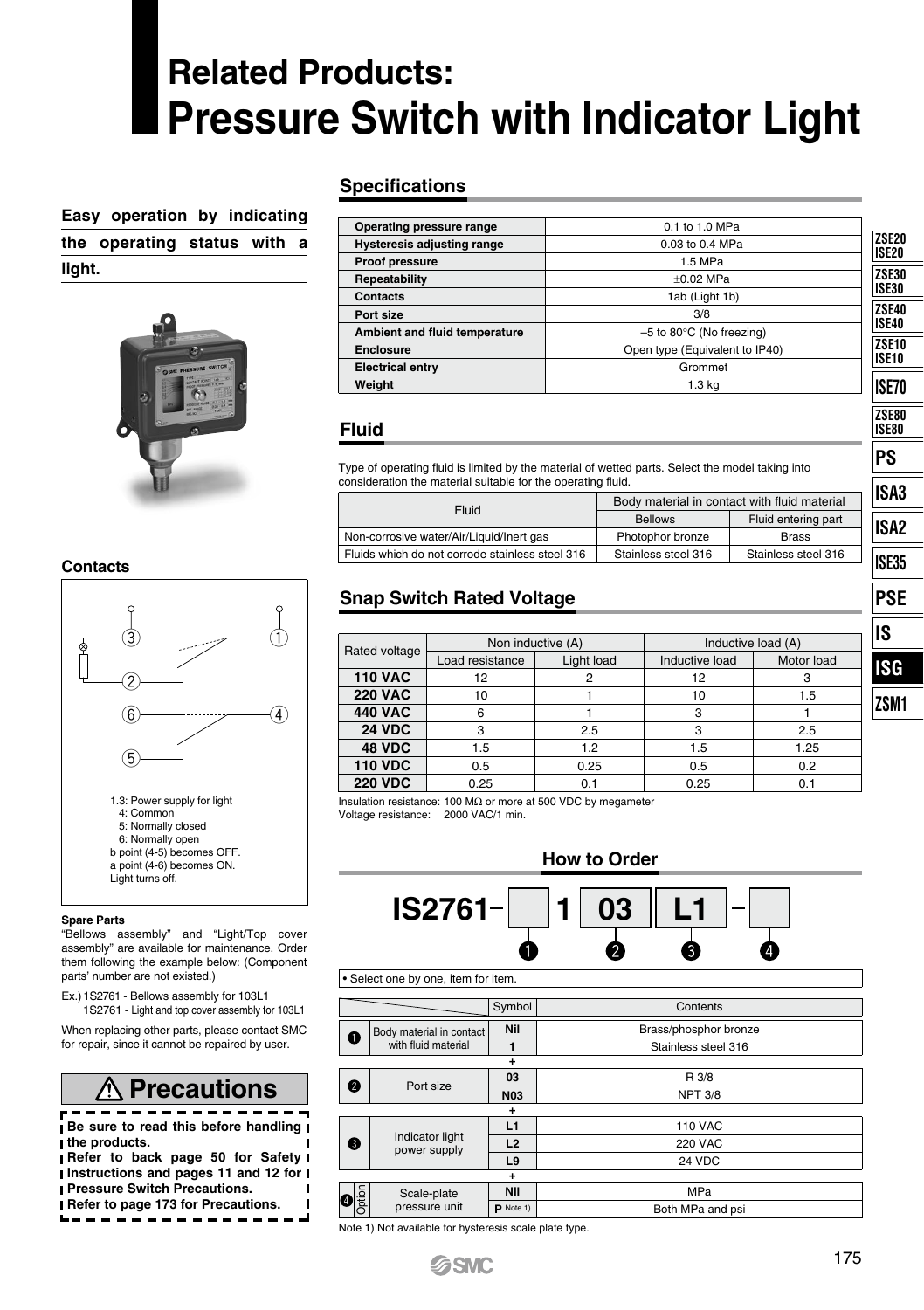### **Dimensions**